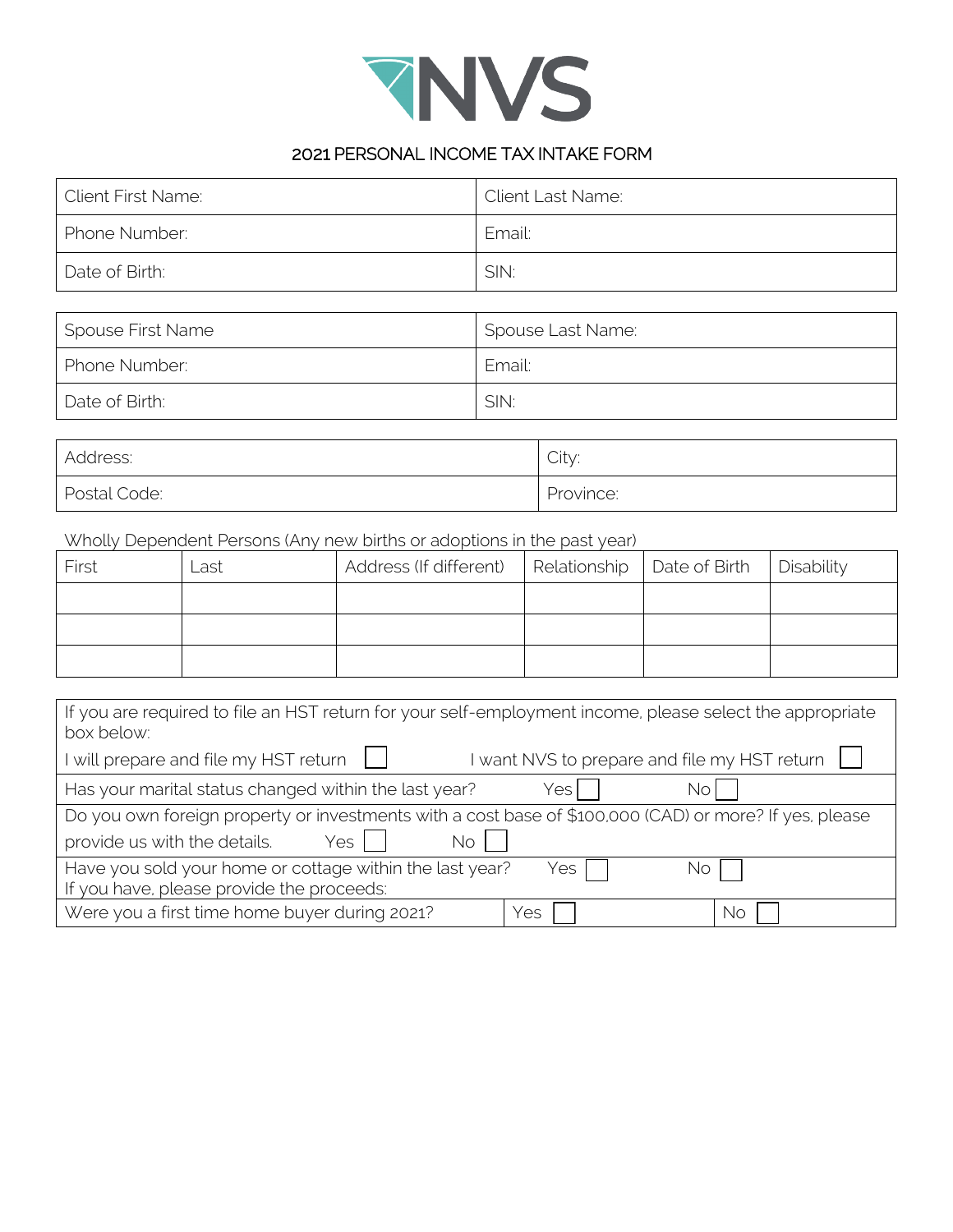

Please complete the following to reflect the documentation you have submitted to us.

|                                             | <b>Client</b> | Spouse |
|---------------------------------------------|---------------|--------|
| <b>INCOME</b>                               |               |        |
| Employment - T4                             |               |        |
| Employment Insurance - T4E                  |               |        |
| Director's fees and other employment income |               |        |
| Old Age Security - T4A (OAS)                |               |        |
| Canada Pension Plan Benefits - T4A(P)       |               |        |
| Other income/pensions - T4A                 |               |        |
| RSP withdrawals - T4 RSP                    |               |        |
| RIF withdrawals - T4 (RIF documentation)    |               |        |

| <b>INVESTMENT INCOME</b>                                                  | Client | Spouse |
|---------------------------------------------------------------------------|--------|--------|
| T5 (interest/dividends/income on capital gains)                           |        |        |
| T3 (trust/mutual funds income)                                            |        |        |
| Limited Partnership - T5013                                               |        |        |
| Rental Property (submit details of income, expenses, purchases and sales) |        |        |

| <b>CAPITAL GAINS AND LOSSES</b>                                              | Client | Spouse                      |
|------------------------------------------------------------------------------|--------|-----------------------------|
| If you have sold any investments, please provide us with the details         |        |                             |
| (include foreign investments and crypto currency or Bit-Coin)                |        | $\vert \hspace{.8cm} \vert$ |
| Did you dispose of any capital properties this year? (submit copies of sales |        |                             |
| details & original purchase)                                                 |        |                             |

| <b>OTHER INCOME</b>                                                                                             | Client | <b>Spouse</b> |
|-----------------------------------------------------------------------------------------------------------------|--------|---------------|
| Alimony/child support (provide copy of post 30 April 1998 agreement or<br>election, if not previously provided) |        |               |
| Details regarding any foreign income, including from trust.                                                     |        |               |
| Business or professional income (submit details of income & expenses -<br>complete preprinted form)             |        |               |

| <b>DEDUCTIONS</b>                                                          | Client | Spouse |
|----------------------------------------------------------------------------|--------|--------|
| Are you eligible for the Working from Home deduction as a result from      |        |        |
| Covid-19? If so, please provide the number of days you worked from home.   |        |        |
| Registered Retirement Savings Plan contributions (submit summary of        |        |        |
| receipts)                                                                  |        |        |
| Pension adjustment reversal (form T10)                                     |        |        |
| Annual union/professional dues (submit summary of receipts)                |        |        |
| Attendant Care Expenses (submit summary or summary of receipts)            |        |        |
| Allowable business investment losses (refer to capital gains/losses above) |        |        |
| Moving expenses (submit summary of summary of receipts)                    |        |        |
| Distance moved to new employment<br>km's                                   |        |        |